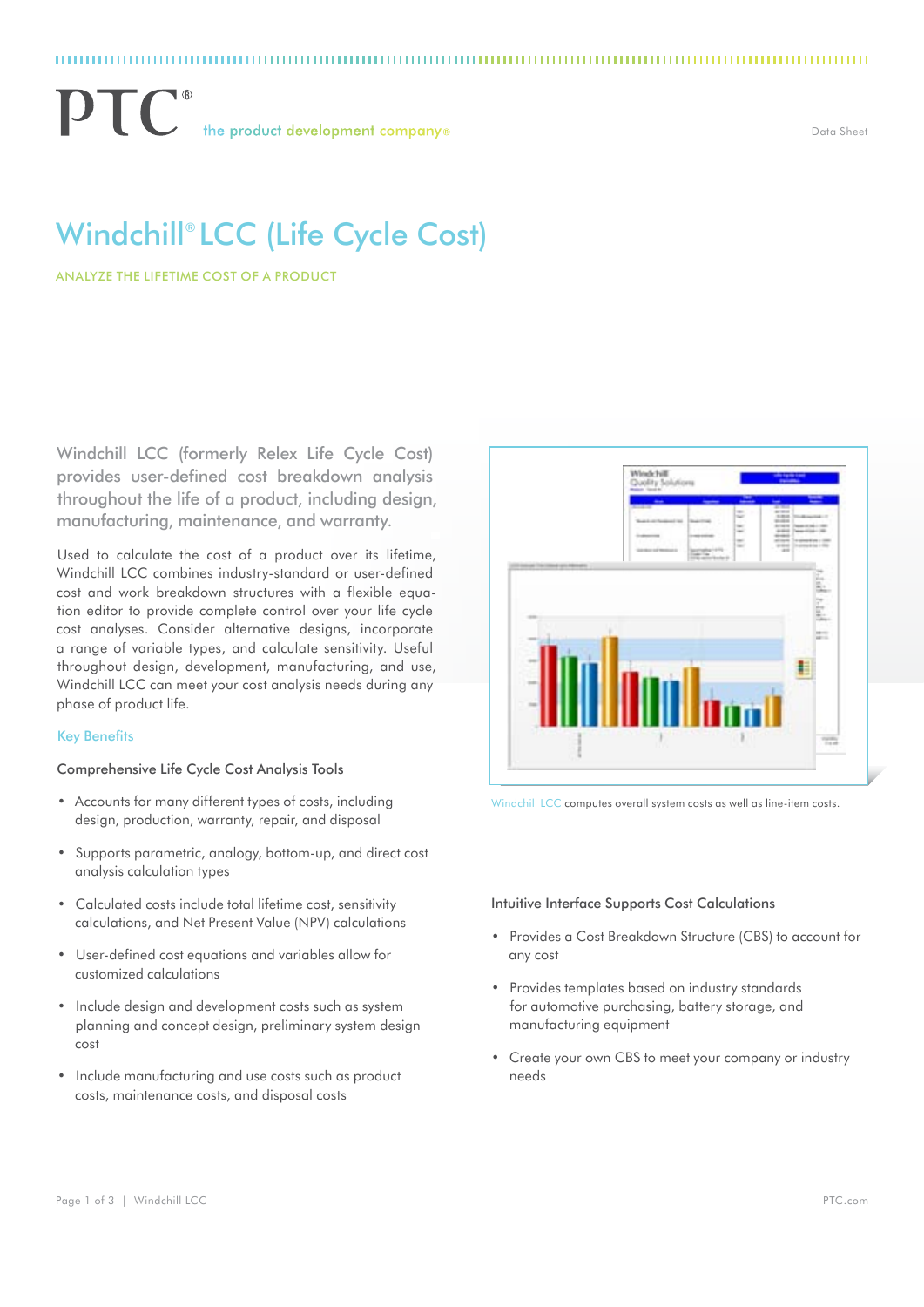#### 

Data Sheet

# Flexible Equation Definition

- • A built-in equation editor assigns calculation properties to elements in the cost breakdown structure
- Select from pre-existing equations, define your own variables, or define your own equations
- • Create simple or complex equations
- Define variables as changing over time, over design alternatives, or both
- • Augment your equations with time, date, and common math functions
- • Construct analyses for very detailed repair costs through to very high-level functions

# Dynamically Link with Other Windchill Quality Solutions Modules

- • Dynamically link variables in equations to calculated results from other reliability analyses
- • Link with failure and repair rates from Windchill Prediction
- • Link with availability and downtime costs from Windchill RBD

# Features and Specifications

# Supported Calculations

- • Cost
- • NPV (Net Present Value)
- Cost percentages
- NPV percentages
- • Sensitivity analysis

# Sample Constant Variables

- • Days of operation
- Months in year
- • Transportation cost
- Unit price
- Utility per day
- • Warehouse cost
- • Consumables
- Consumable supplies
- • Electricity
- Maintenance contracts
- **Salaries**
- Transportation
- **Transportation allowance**
- • Miles per year

#### Sample Varies by Alternative Variables

- CM (Corrective Maintenance) cost
- Inspection testing
- Labor cost
- • Manufacturing cost
- • Material cost
- Material handling
- • MTBF (Mean Time Between Failures)
- Operating cost
- Packaging
- • PM (Preventive Maintenance) cost
- • PM (Preventive Maintenance) interval
- • Production per year
- Quality control
- • Insurance per year
- • Miles between tune-ups
- • Miles per gallon
- • Purchase cost
- • Salvage value

# Sample Varies over Time Interval Variables

- • Batteries
- **Battery replacement**
- • Facilities
- • Financing
- • Load interface
- • Monitors
- Power conversion
- Project management
- • Start up